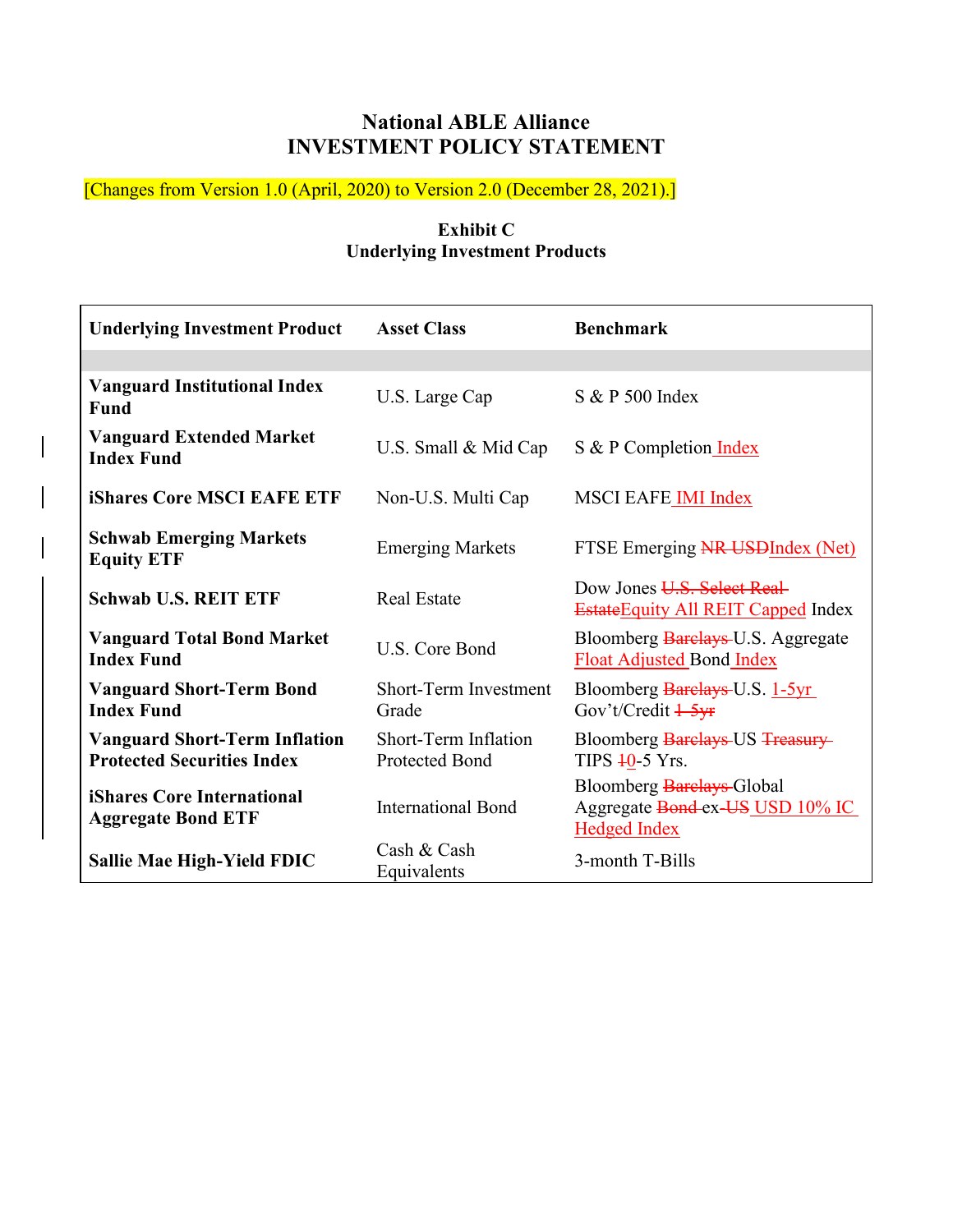#### **EXHIBIT D Investment Parameters**

Contributions will be invested in one or more of the available Portfolios, each composed of a designated mix of investments which is appropriate for the investment preference of the Account Owner or the investment objective of the Portfolio. Each Portfolio may allocate assets among domestic equity, international equity, real estate, domestic and international fixed-income, and/or cash and cash equivalents. The asset allocation of each Portfolio will be established by the Consortium and managed by the Contractor. The Consortium may adjust the weighting in stocks, bonds, real estate, and cash in each Portfolio and may change the underlying investment funds within the Portfolios consistent with the Investment Policy.

The target asset allocations and benchmarks for the underlying investments within the Target Portfolios are shown in the following table. There is a permissible range of plus or minus 5% of the target allocation for each underlying investment fund. Please refer to Exhibit B for Target Portfolio Objectives and refer to Exhibit C for a list of underlying investment products and their corresponding benchmarks.

Each underlying investment fund's return objective seeks to equal or exceed, over a five-year rolling period, the return of the applicable benchmark net of fees. Volatility, measured by the standard deviation of quarterly returns over that period, is expected to be similar to the benchmark. Each underlying investment fund is also expected to perform favorably relative to its peer group.

To the extent that the assets of a Portfolio are invested in one or more underlying investment funds approved by the Consortium having investment objectives consistent with the above-noted asset allocation categories, the above-noted percentage guidelines shall be deemed satisfied. This shall be the case even if the underlying assets may not be entirely invested in the asset class in which the underlying investment fund has been placed.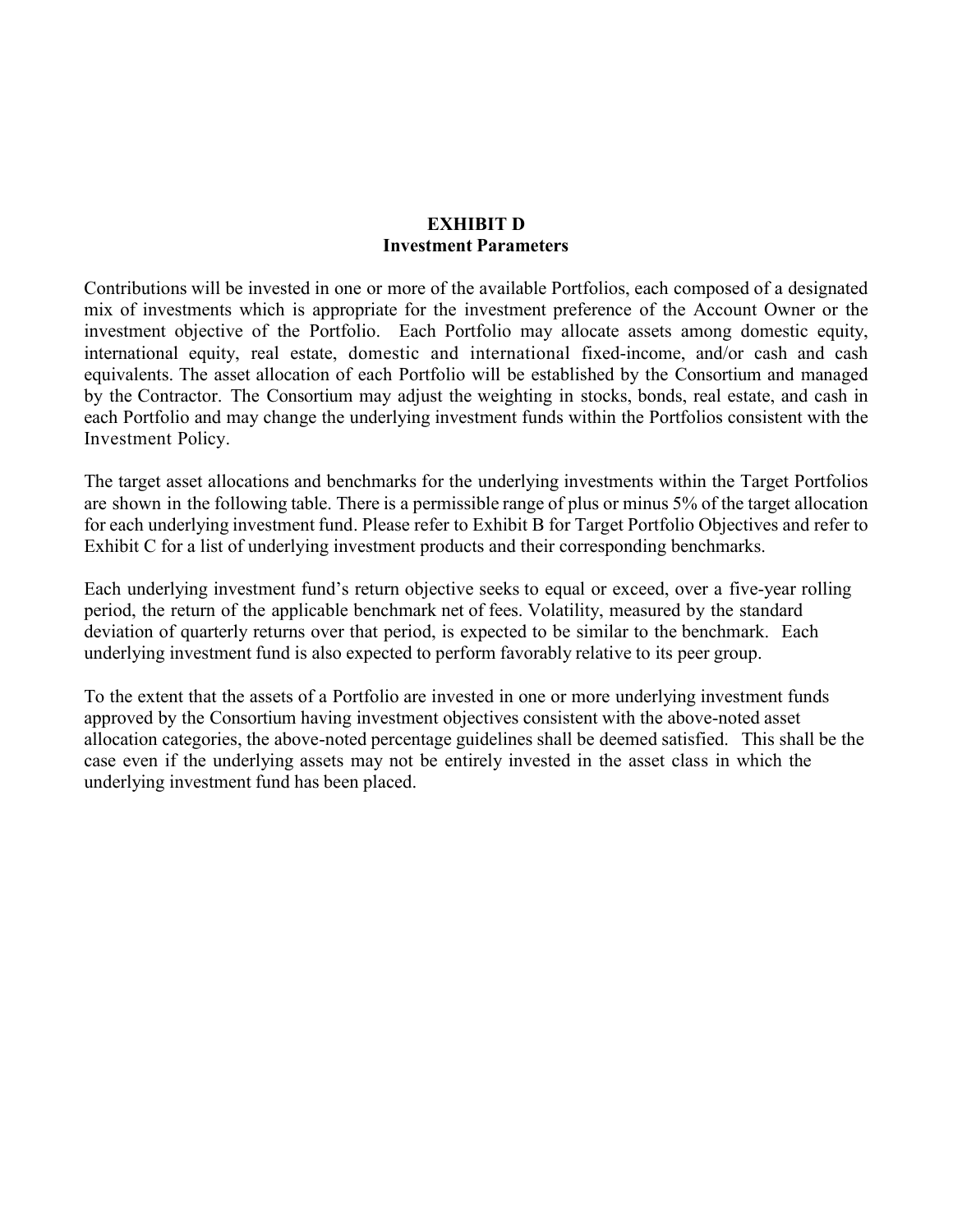| <b>Target Portfolios</b>                    |                                                                                    | #1                | #2                                     | #3       | #4              | #5                                | #6           |
|---------------------------------------------|------------------------------------------------------------------------------------|-------------------|----------------------------------------|----------|-----------------|-----------------------------------|--------------|
| <b>Asset Class</b>                          | <b>Benchmark</b>                                                                   | <b>Aggressive</b> | <b>Moderately</b><br><b>Aggressive</b> | Growth   | <b>Moderate</b> | <b>Moderately</b><br>Conservative | Conservative |
| <b>Domestic</b><br><b>Equity</b>            | S & P 500 Index                                                                    | 31.50%            | 26.25%                                 | 21.00%   | 15.75%          | 10.50%                            | 3.50%        |
|                                             | S & P Completion<br>Index                                                          | 27.00%            | 22.50%                                 | 18.00%   | 13.50%          | 9.00%                             | 3.00%        |
| <b>Real Estate</b>                          | Dow Jones Equity<br>U.S. Select Real-<br><b>EstateAll REIT</b><br>Index            | 9.00%             | 7.50%                                  | $6.00\%$ | 4.50%           | 3.00%                             | 1.00%        |
| <b>International</b>                        | <b>MSCI EAFE IMI</b><br>Index                                                      | 16.20%            | 13.50%                                 | 10.80%   | 8.10%           | 5.40%                             | 1.80%        |
| <b>Equity</b>                               | FTSE Emerging NR<br><b>USDIndex (Net)</b>                                          | 6.30%             | 5.25%                                  | 4.20%    | 3.15%           | 2.10%                             | 0.70%        |
| <b>Domestic</b><br><b>Fixed Income</b>      | <b>Bloomberg Barelays</b><br>US Treasury-TIPS<br>$40-5$ $Yrs. Years$<br>Index      | 3.50%             | 8.75%                                  | 14.00%   | 19.25%          | 15.75%                            | 10.50%       |
|                                             | <b>Bloomberg Barelays</b><br>U.S. Aggregate<br><b>Bond Float Adjusted</b><br>Index | 3.00%             | 7.50%                                  | 12.00%   | 16.50%          | 13.50%                            | 9.00%        |
|                                             | <b>Bloomberg Barclays</b><br>$U.S. 1-5yr$<br>Gov't/Credit 1-5yr                    | 2.50%             | 6.25%                                  | 10.00%   | 13.75%          | 11.25%                            | 7.50%        |
| <b>International</b><br><b>Fixed Income</b> | <b>Bloomberg Barelays</b><br>Global Aggregate<br>Bond ex-US-USD<br>10% IC Index    | 1.00%             | 2.50%                                  | 4.00%    | 5.50%           | 4.50%                             | 3.00%        |
| <b>Short Term</b><br><b>Investments</b>     | 3-month T-Bills                                                                    | $0.00\%$          | $0.00\%$                               | $0.0\%$  | $0.00\%$        | 25.00%                            | 60.00%       |